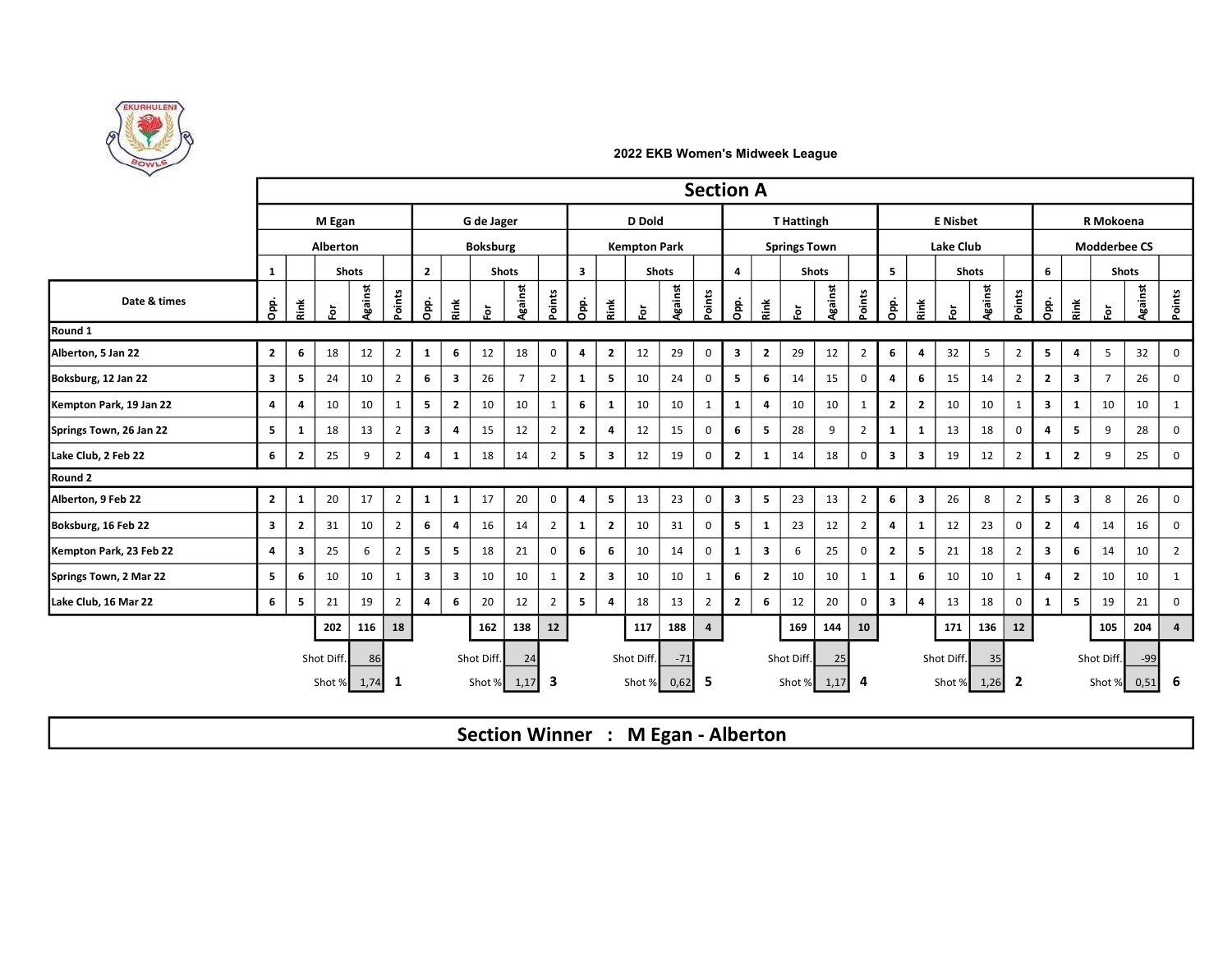

|                         |                         |                |               |              |                |                         |                         |                 |         |                |                         |                         |                     |              | <b>Section B</b> |                         |                         |                     |              |                |                         |                              |                           |              |                |                         |                         |               |                |                |
|-------------------------|-------------------------|----------------|---------------|--------------|----------------|-------------------------|-------------------------|-----------------|---------|----------------|-------------------------|-------------------------|---------------------|--------------|------------------|-------------------------|-------------------------|---------------------|--------------|----------------|-------------------------|------------------------------|---------------------------|--------------|----------------|-------------------------|-------------------------|---------------|----------------|----------------|
|                         |                         |                | A Crossey     |              |                |                         |                         | <b>C</b> Mills  |         |                |                         |                         | <b>M</b> Rheeder    |              |                  |                         |                         | E Ragusa            |              |                |                         |                              | T Graham                  |              |                |                         |                         | E Fritz       |                |                |
|                         |                         |                | Alberton      |              |                |                         |                         | <b>Boksburg</b> |         |                |                         |                         | <b>Kempton Park</b> |              |                  |                         |                         | <b>Springs Town</b> |              |                |                         |                              | <b>Delville Germiston</b> |              |                |                         |                         | Northmead     |                |                |
|                         | 1                       |                |               | <b>Shots</b> |                | $\overline{2}$          |                         | <b>Shots</b>    |         |                | $\overline{\mathbf{3}}$ |                         |                     | <b>Shots</b> |                  | $\overline{4}$          |                         |                     | <b>Shots</b> |                | 5                       |                              |                           | <b>Shots</b> |                | 6                       |                         |               | <b>Shots</b>   |                |
| Date & times            | Opp.                    | Ě              | $\bf \bar{e}$ | Against      | Points         | å                       | Ř                       | 흕               | Against | Points         | Opp.                    | Rink                    | $\bf \bar{e}$       | Against      | Points           | å                       | Ř                       | $\bf \bar{e}$       | Against      | Points         | a<br>O                  | $\check{\tilde{\mathbf{z}}}$ | ŏ.                        | Against      | Points         | Opp.                    | Řink                    | $\bf \bar{e}$ | <b>Against</b> | Points         |
| Round 1                 |                         |                |               |              |                |                         |                         |                 |         |                |                         |                         |                     |              |                  |                         |                         |                     |              |                |                         |                              |                           |              |                |                         |                         |               |                |                |
| Boksburg, 5 Jan 22      | $\overline{2}$          | 6              | 19            | 18           | $\overline{2}$ | 1                       | 6                       | 18              | 19      | $\overline{0}$ | 4                       | $\overline{2}$          | 17                  | 20           | $\mathbf 0$      | $\overline{\mathbf{3}}$ | $\overline{2}$          | 20                  | 17           | $\overline{2}$ | 6                       | 4                            | 20                        | 11           | $\overline{2}$ | 5                       | $\overline{4}$          | 11            | 20             | $\mathbf 0$    |
| Kempton Park, 12 Jan 22 | $\overline{\mathbf{3}}$ | 5              | 20            | 12           | $\overline{2}$ | 6                       | $\overline{\mathbf{3}}$ | 24              | 17      | $\overline{2}$ | 1                       | - 5                     | 12                  | 20           | $\Omega$         | 5                       | 6                       | 8                   | 32           | 0              | $\overline{\mathbf{4}}$ | 6                            | 32                        | 8            | $\overline{2}$ | $\overline{2}$          | $\overline{\mathbf{3}}$ | 17            | 24             | 0              |
| Springs Town, 19 Jan 22 | 4                       | 4              | 10            | 10           | 1              | 5                       | $\overline{2}$          | 10              | 10      | 1              | 6                       | 1                       | 10                  | 10           | 1                | $\mathbf{1}$            | 4                       | 10                  | 10           | 1              | $\overline{2}$          | $\mathbf{2}$                 | 10                        | 10           |                | $\overline{\mathbf{3}}$ | -1                      | 10            | 10             | $\mathbf{1}$   |
| Delville, 26 Jan 22     | 5                       | $\mathbf{1}$   | 10            | 17           | $\mathbf 0$    | 3                       | 4                       | 20              | 11      | $\overline{2}$ | $\mathbf{2}$            | $\overline{\mathbf{4}}$ | 11                  | 20           | $\Omega$         | 6                       | 5                       | 17                  | 22           | 0              | $\mathbf{1}$            | $\mathbf{1}$                 | 17                        | 10           | $\overline{2}$ | $\overline{a}$          | - 5                     | 22            | 17             | $\overline{2}$ |
| Alberton, 2 Feb 22      | 6                       | $\overline{2}$ | 19            | 18           | 2              | $\overline{4}$          | 1                       | 15              | 20      | $\mathbf 0$    | 5                       | $\overline{\mathbf{3}}$ | 14                  | 18           | 0                | $\overline{2}$          | 1                       | 20                  | 15           | $\overline{2}$ | $\overline{\mathbf{3}}$ | 3                            | 18                        | 14           | $\overline{2}$ | 1                       | $\overline{2}$          | 18            | 19             | 0              |
| Round 2                 |                         |                |               |              |                |                         |                         |                 |         |                |                         |                         |                     |              |                  |                         |                         |                     |              |                |                         |                              |                           |              |                |                         |                         |               |                |                |
| Boksburg, 9 Feb 22      | $\overline{2}$          | 1              | 15            | 20           | $\mathbf 0$    | 1                       | $\mathbf{1}$            | 20              | 15      | $\overline{2}$ | 4                       | 5                       | 9                   | 17           | 0                | $\overline{\mathbf{3}}$ | 5                       | 17                  | 9            | $\overline{2}$ | 6                       | $\mathbf{3}$                 | 14                        | 28           | $\mathbf 0$    | 5 <sub>1</sub>          | $\overline{\mathbf{3}}$ | 28            | 14             | $\overline{2}$ |
| Kempton Park, 16 Feb 22 | $\overline{\mathbf{3}}$ | $\overline{2}$ | 12            | 15           | $\mathbf 0$    | 6                       | $\overline{4}$          | 20              | 13      | $\overline{2}$ | 1                       | $\overline{2}$          | 15                  | 12           | 2                | $5^{\circ}$             | 1                       | 13                  | 20           | $\mathbf 0$    | $\overline{4}$          | $\mathbf{1}$                 | 20                        | 13           | 2              | $\overline{2}$          | -4                      | 13            | 20             | 0              |
| Springs Town, 23 Feb 22 | 4                       | 3              | 17            | 13           | 2              | 5                       | 5                       | 22              | 11      | $\overline{2}$ | 6                       | 6                       | 10                  | 17           | 0                | 1                       | $\overline{\mathbf{3}}$ | 13                  | 17           | 0              | $\overline{2}$          | 5                            | 11                        | 22           | $\Omega$       | 3                       | 6                       | 17            | 10             | $\overline{2}$ |
| Delville, 2 Mar 22      | 5 <sub>5</sub>          | 6              | 10            | 10           | $\mathbf{1}$   | $\overline{\mathbf{3}}$ | $\overline{\mathbf{3}}$ | 10              | 10      | 1              | $\mathbf{2}$            | $\overline{\mathbf{3}}$ | 10                  | 10           | 1                | 6                       | $\overline{2}$          | 10                  | 10           | 1              | 1                       | 6                            | 10                        | 10           |                | $\overline{\mathbf{a}}$ | $\overline{2}$          | 10            | 10             | $\mathbf{1}$   |
| Alberton, 16 Mar 22     | 6                       | 5              | 24            | 16           | $\overline{2}$ | $\overline{a}$          | 6                       | 12              | 18      | $\mathbf 0$    | 5                       | $\overline{\mathbf{4}}$ | 16                  | 12           | 2                | $\overline{2}$          | 6                       | 18                  | 12           | $\overline{2}$ | $\overline{\mathbf{3}}$ | 4                            | 12                        | 16           | $\Omega$       |                         | -5                      | 16            | 24             | 0              |
|                         |                         |                | 156           | 149          | 12             |                         |                         | 171             | 144     | 12             |                         |                         | 124                 | 156          | $6\phantom{1}$   |                         |                         | 146                 | 164          | 10             |                         |                              | 164                       | 142          | 12             |                         |                         | 162           | 168            | 8              |
|                         |                         |                | Shot Diff     |              |                |                         |                         | Shot Diff.      | 27      |                |                         |                         | Shot Diff.          | $-32$        |                  |                         |                         | Shot Diff.          | $-18$        |                |                         |                              | Shot Diff.                | 22           |                |                         |                         | Shot Diff.    | -6             |                |
|                         |                         |                |               |              |                |                         |                         |                 |         |                |                         | Shot % 0,79 6           |                     |              |                  |                         |                         |                     |              |                |                         |                              |                           |              |                |                         |                         | Shot % 0,96   |                | -5             |

Section Winner : C Mills - Boksburg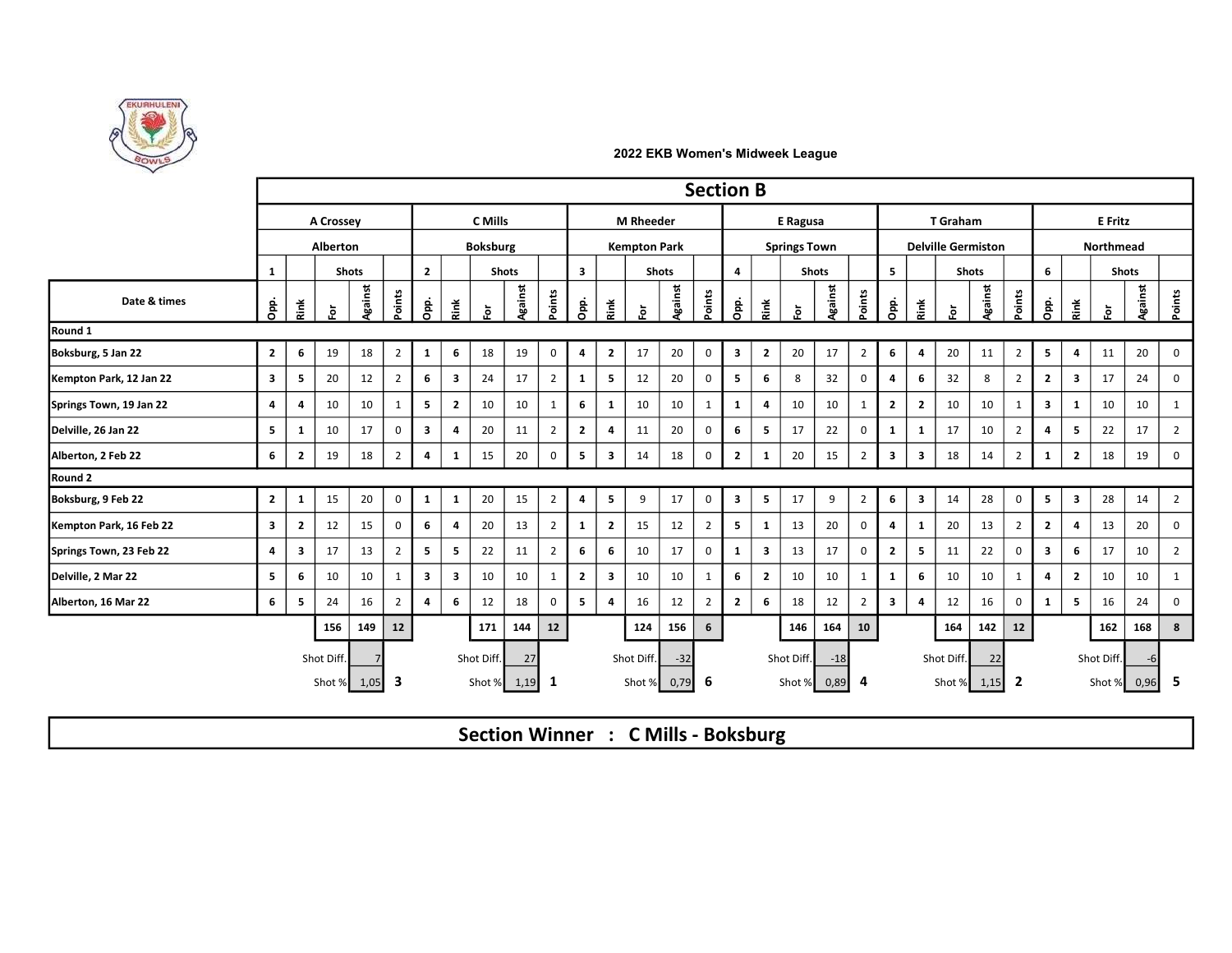

|                      |                         |                         |                  |              |                |                         |                         |                |                           |                         |                         |                         |                 |        | <b>Section C</b> |                         |                         |                   |              |                |                         |                         |               |                |                |                         |                         |               |                |             |  |
|----------------------|-------------------------|-------------------------|------------------|--------------|----------------|-------------------------|-------------------------|----------------|---------------------------|-------------------------|-------------------------|-------------------------|-----------------|--------|------------------|-------------------------|-------------------------|-------------------|--------------|----------------|-------------------------|-------------------------|---------------|----------------|----------------|-------------------------|-------------------------|---------------|----------------|-------------|--|
|                      |                         |                         | M Hannah         |              |                |                         |                         | K van Kuijeren |                           |                         |                         |                         | <b>M</b> Lowery |        |                  |                         |                         | <b>S</b> Buncombe |              |                |                         |                         | C de Villiers |                | Bye            |                         |                         |               |                |             |  |
|                      |                         |                         | <b>Benoni CC</b> |              |                |                         |                         |                | <b>Delville Germiston</b> |                         |                         |                         | Northmead       |        |                  |                         |                         | Edenvale          |              |                |                         |                         | Reading       |                |                |                         |                         |               |                |             |  |
|                      | 1                       |                         |                  | <b>Shots</b> |                | $\overline{2}$          |                         |                | <b>Shots</b>              |                         | $\overline{\mathbf{3}}$ |                         |                 | Shots  |                  | $\overline{a}$          |                         |                   | <b>Shots</b> |                | 5                       |                         |               | <b>Shots</b>   |                | 6                       |                         |               | <b>Shots</b>   |             |  |
| Date & times         | gi<br>Opi               | Ě                       | ŏ.               | Against      | Points         | gi<br>Opp.              | Řink                    | Ğ.             | <b>Ngainst</b>            | Points                  | Opp.                    | Ř                       | ŏ.              | gainst | Points           | D <sub>pp</sub> .       | Rink                    | Ğ.                | Against      | Points         | D <sub>pp</sub> .       | Ě                       | Ğ.            | <b>Against</b> | Points         | Opp.                    | Řink                    | $\bf \bar{e}$ | <b>Against</b> | Points      |  |
| Round 1              |                         |                         |                  |              |                |                         |                         |                |                           |                         |                         |                         |                 |        |                  |                         |                         |                   |              |                |                         |                         |               |                |                |                         |                         |               |                |             |  |
| Benoni CC, 5 Jan 22  | $\overline{2}$          | 6                       | 19               | 11           | $\overline{2}$ | 1                       | 6                       | 11             | 19                        | $\mathbf 0$             | 4                       | $\overline{2}$          | 9               | 23     | $\mathbf 0$      | $\overline{\mathbf{3}}$ | $\overline{2}$          | 23                | 9            | $\overline{2}$ | 6                       | 4                       |               | Bye            | $\mathbf 0$    | 5                       | 4                       |               |                |             |  |
| Delville, 12 Jan 22  | $\overline{\mathbf{3}}$ | 5                       | 11               | 21           | 0              | 6                       | $\overline{\mathbf{3}}$ |                | Bye                       | $\mathsf 0$             | $\mathbf{1}$            | 5                       | 21              | 11     | $\overline{2}$   | $5^{\circ}$             | 6                       | 20                | 10           | $\overline{2}$ | 4                       | 6                       | 10            | 20             | $\mathbf 0$    | $\overline{2}$          | $\overline{\mathbf{3}}$ |               |                |             |  |
| Northmead, 19 Jan 22 | $\overline{4}$          | 4                       | 10               | 10           | 1              | 5                       | $\overline{2}$          | 10             | 10                        | 1                       | 6                       | -1                      |                 | Bye    | 0                | 1                       | $\overline{4}$          | 10                | 10           | 1              | $\overline{2}$          | $\overline{2}$          | 10            | 10             |                | $\mathbf{3}$            | 1                       |               |                |             |  |
| Edenvale, 26 Jan 22  | 5                       | 1                       | 17               | 21           | 0              | $\overline{\mathbf{3}}$ | $\overline{4}$          | 21             | 8                         | $\overline{2}$          | $\overline{2}$          | 4                       | 8               | 21     | 0                | 6                       | 5                       |                   | Bye          | 0              | 1                       | 1                       | 21            | 17             | $\overline{2}$ | 4                       | 5                       |               |                |             |  |
| Reading, 2 Feb 22    | 6                       | $\overline{2}$          |                  | Bye          | $\mathbf 0$    | $\overline{4}$          | 1                       | 25             | 13                        | $\overline{2}$          | 5                       | $\overline{\mathbf{3}}$ | 14              | 14     |                  | $\overline{2}$          | $\mathbf{1}$            | 13                | 25           | $\mathbf 0$    | $\overline{\mathbf{3}}$ | $\overline{\mathbf{3}}$ | 14            | 14             |                | 1                       | $\overline{2}$          |               |                |             |  |
| Round 2              |                         |                         |                  |              |                |                         |                         |                |                           |                         |                         |                         |                 |        |                  |                         |                         |                   |              |                |                         |                         |               |                |                |                         |                         |               |                |             |  |
| Benoni CC, 9 Feb 22  | $\overline{2}$          | 1                       | 16               | 15           | $\overline{2}$ | 1                       | 1                       | 15             | 16                        | $\mathbf 0$             | 4                       | 5                       | 9               | 26     | $\mathbf 0$      | $\overline{\mathbf{3}}$ | 5                       | 26                | 9            | $\overline{2}$ | 6                       | $\overline{\mathbf{3}}$ |               | Bye            | $\mathbf 0$    | 5                       | $\overline{\mathbf{3}}$ |               |                |             |  |
| Delville, 16 Feb 22  | $\overline{\mathbf{3}}$ | $\overline{2}$          | 19               | 18           | $\overline{2}$ | 6                       | 4                       |                | Bye                       | $\mathsf 0$             | $\mathbf{1}$            | $\overline{2}$          | 18              | 19     | 0                | 5                       | <sup>1</sup>            | 21                | 17           | 2              | 4                       | 1                       | 17            | 21             | 0              | $\overline{2}$          | $\overline{a}$          |               |                |             |  |
| Northmead, 23 Feb 22 | $\overline{4}$          | $\overline{\mathbf{3}}$ | 16               | 16           | -1             | 5                       | 5                       | 15             | 11                        | $\overline{2}$          | 6                       | 6                       |                 | Bye    | $\mathbf 0$      | 1                       | $\overline{\mathbf{3}}$ | 16                | 16           | $\mathbf{1}$   | $\overline{2}$          | 5                       | 11            | 15             | 0              | $\overline{\mathbf{3}}$ | 6                       |               |                |             |  |
| Edenvale, 26 Jan 22  | 5                       | 6                       | 10               | 10           | 1              | $\overline{\mathbf{3}}$ | $\overline{\mathbf{3}}$ | 10             | 10                        | 1                       | $\mathbf{2}$            | $\overline{\mathbf{3}}$ | 10              | 10     | 1                | 6                       | $\overline{2}$          |                   | Bye          | $\mathbf 0$    | 1                       | 6                       | 10            | 10             | 1              | 4                       | $\overline{2}$          |               |                |             |  |
| Reading, 16 Mar 22   | 6                       | 5                       |                  | Bye          | 0              | $\overline{4}$          | 6                       | 19             | 17                        | $\overline{2}$          | 5                       | $\overline{4}$          | 27              | 10     | $\overline{2}$   | $\overline{2}$          | 6                       | 17                | 19           | 0              | $\overline{\mathbf{3}}$ | 4                       | 10            | 27             | 0              | 1                       | 5                       |               |                |             |  |
|                      |                         |                         | 118              | 122          | 9              |                         |                         | 126            | 104                       | 10                      |                         |                         | 116             | 134    | 6                |                         |                         | 146               | 115          | 10             |                         |                         | 103           | 134            | 5              |                         |                         | 0             | $\mathbf 0$    | $\mathbf 0$ |  |
|                      |                         |                         | Shot Diff        |              |                |                         |                         | Shot Diff.     | 22                        |                         |                         |                         | Shot Diff.      | $-18$  |                  |                         |                         | Shot Diff.        | 31           |                |                         |                         | Shot Diff.    | $-31$          |                |                         |                         | Shot Diff.    |                |             |  |
|                      |                         |                         | Shot %           | 0,97         | - 3            |                         |                         |                | Shot % 1,21               | $\overline{\mathbf{2}}$ |                         |                         | Shot %          | 0,87   | 4                |                         |                         | Shot %            | $1,27$ 1     |                |                         |                         | Shot %        | $0,77$ 5       |                |                         |                         |               | Shot % 0,00    |             |  |
|                      |                         |                         |                  |              |                |                         |                         |                |                           |                         |                         |                         |                 |        |                  |                         |                         |                   |              |                |                         |                         |               |                |                |                         |                         |               |                |             |  |

Section Winner : S Buncombe - Edenvale